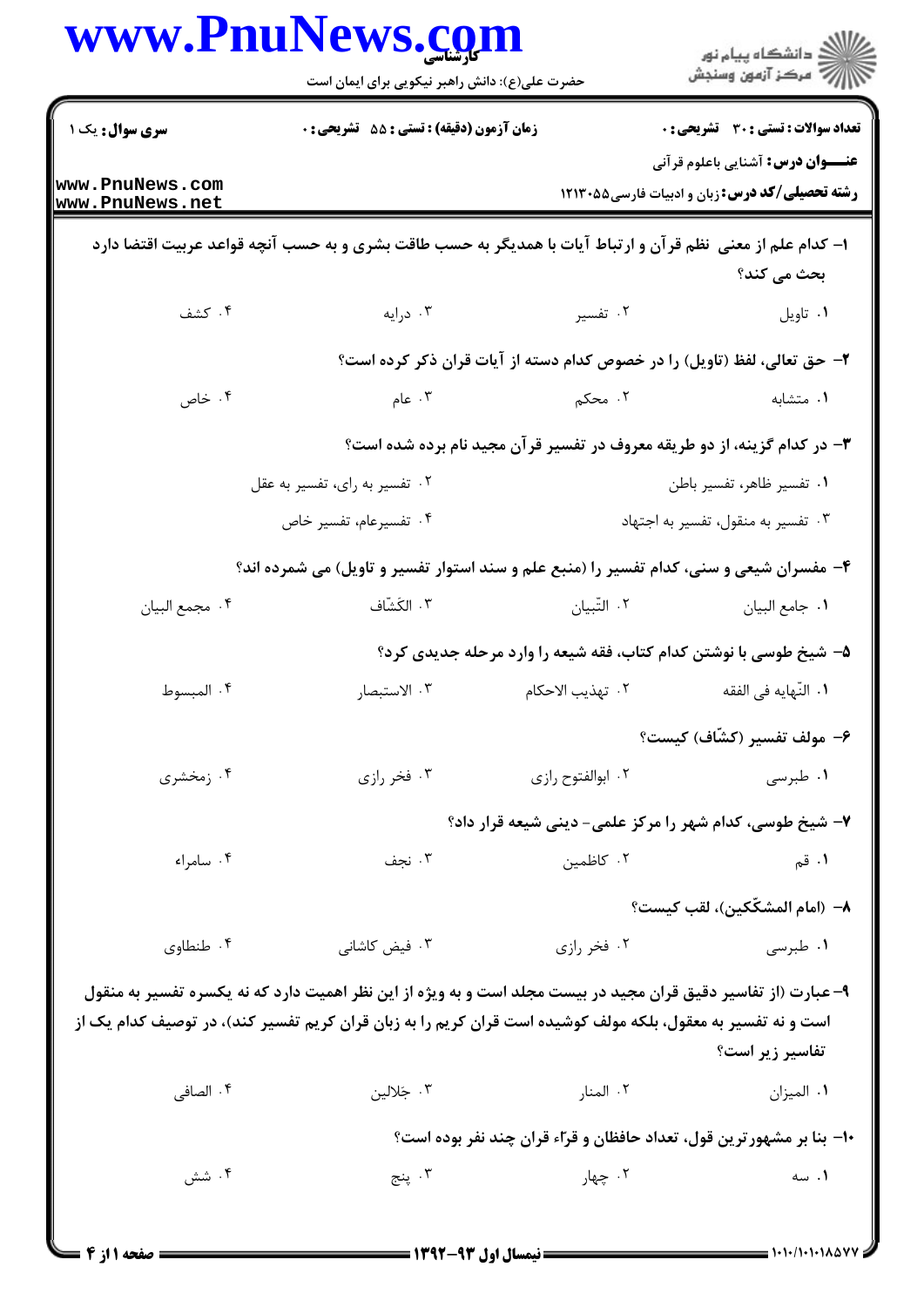|                                    | حضرت علی(ع): دانش راهبر نیکویی برای ایمان است                                                                                          |                                                             | ِ<br>∭ دانشڪاه پيام نور<br>∭ مرڪز آزمون وسنڊش                                                      |
|------------------------------------|----------------------------------------------------------------------------------------------------------------------------------------|-------------------------------------------------------------|----------------------------------------------------------------------------------------------------|
| <b>سری سوال : ۱ یک</b>             | زمان آزمون (دقیقه) : تستی : 55 آتشریحی : 0                                                                                             |                                                             | <b>تعداد سوالات : تستی : 30 ٪ تشریحی : 0</b>                                                       |
| www.PnuNews.com<br>www.PnuNews.net |                                                                                                                                        |                                                             | <b>عنـــوان درس:</b> آشنایی باعلوم قرآنی<br><b>رشته تحصیلی/کد درس:</b> زبان و ادبیات فارسی5۸۵-۱۲۱۳ |
|                                    | 11- (فاضحه، حافره و عذاب)، اسامی دیگر کدام یک از سوره های قران است؟                                                                    |                                                             |                                                                                                    |
| ۰۴ حشر                             | ۰۳ توبه                                                                                                                                | ۰۲ کافرون                                                   | ۰۱ تکویر                                                                                           |
|                                    |                                                                                                                                        |                                                             | ۱۲- کوتاه ترین سوره قران، بر اساس تعداد حروف کدام است؟                                             |
| ۰۴ نصر                             | ۰۳ عصر                                                                                                                                 | ۰۲ کوثر                                                     | ۱. اخلاص                                                                                           |
|                                    | ۱۳- در اصطلاح علمای اصول فقه، رفع حکمی شرعی به وسیله یک دلیل شرعی دیگر که پس از آن حکم وارد شده است، چه                                |                                                             | نامیده می شود؟                                                                                     |
| ۴. نَسخ                            | ۰۳ تعدیل                                                                                                                               | ۰۲ فَصل                                                     | ۰۱ جَرح                                                                                            |
|                                    | ۱۴- امر خارق عادتی که از سوی پیامبر(ص)، پیش از بعثت ظاهر می گردد چه نامیده می شود؟                                                     |                                                             |                                                                                                    |
| ۰۴ عنایت                           | ۰۳ کرامت                                                                                                                               | ۰۲ اعجاز                                                    | ۰۱ ارهاص                                                                                           |
|                                    |                                                                                                                                        |                                                             | ۱۵– دلیل اعجاز قران چیست؟                                                                          |
|                                    |                                                                                                                                        | ٠١. خداوند همت ها را از معارضه با آن منصرف ساخته است.       |                                                                                                    |
|                                    |                                                                                                                                        |                                                             | ۰۲ مورد احترام تمام ملل و مذاهب است.                                                               |
|                                    |                                                                                                                                        | ۰۳ از فرجام نیک و بد اعمال انسان ها به تفصیل سخن رانده است. |                                                                                                    |
|                                    |                                                                                                                                        |                                                             | ۰۴ تقلید کردن شیوه آن ناممکن است.                                                                  |
|                                    | ۱۶– بر اساس آیه شریفه (مَا یَأتیهم مِن ذِکرٍ مِن ربِّهم مُحدَثِ اِلّا استَمعوهُ وَ هم یَلعَبونَ)، کدام کلمه بر (مخلوق) بودن قران دلالت |                                                             | دارد؟                                                                                              |
| ۰۴ يَلعَبون                        | ۰۳ محدّث                                                                                                                               | ۰۲ ربّ                                                      | ۱. ذکر                                                                                             |
|                                    | ۱۷– کدام یک از مفسران شیعی در تفسیر خود بیشتر از دیگران به اشعار تازی استناد کرده است؟                                                 |                                                             |                                                                                                    |
| ۰۴ ابوالفتوح رازى                  | ۰۳ شیخ طوسی                                                                                                                            | ۰۲ علامه طباطبایی                                           | ۰۱ طبرسی                                                                                           |
|                                    |                                                                                                                                        |                                                             | <b>۱۸</b> - (ترتیل، حَدر و تَدویر)، مراتب سه گانه کدام علم هستند؟                                  |
| ۰۴ تنزیل                           | ۰۳ تفسیر                                                                                                                               | ۰۲ تاویل                                                    | ۰۱ تجوید                                                                                           |
|                                    |                                                                                                                                        |                                                             | ۱۹- علم شناخت حدیث و سلسله راویان آن، چه نام دارد؟                                                 |
| ۰۴ انساب                           | ۰۳ فقاهت                                                                                                                               | ۰۲ رجال                                                     | ۰۱ درایه                                                                                           |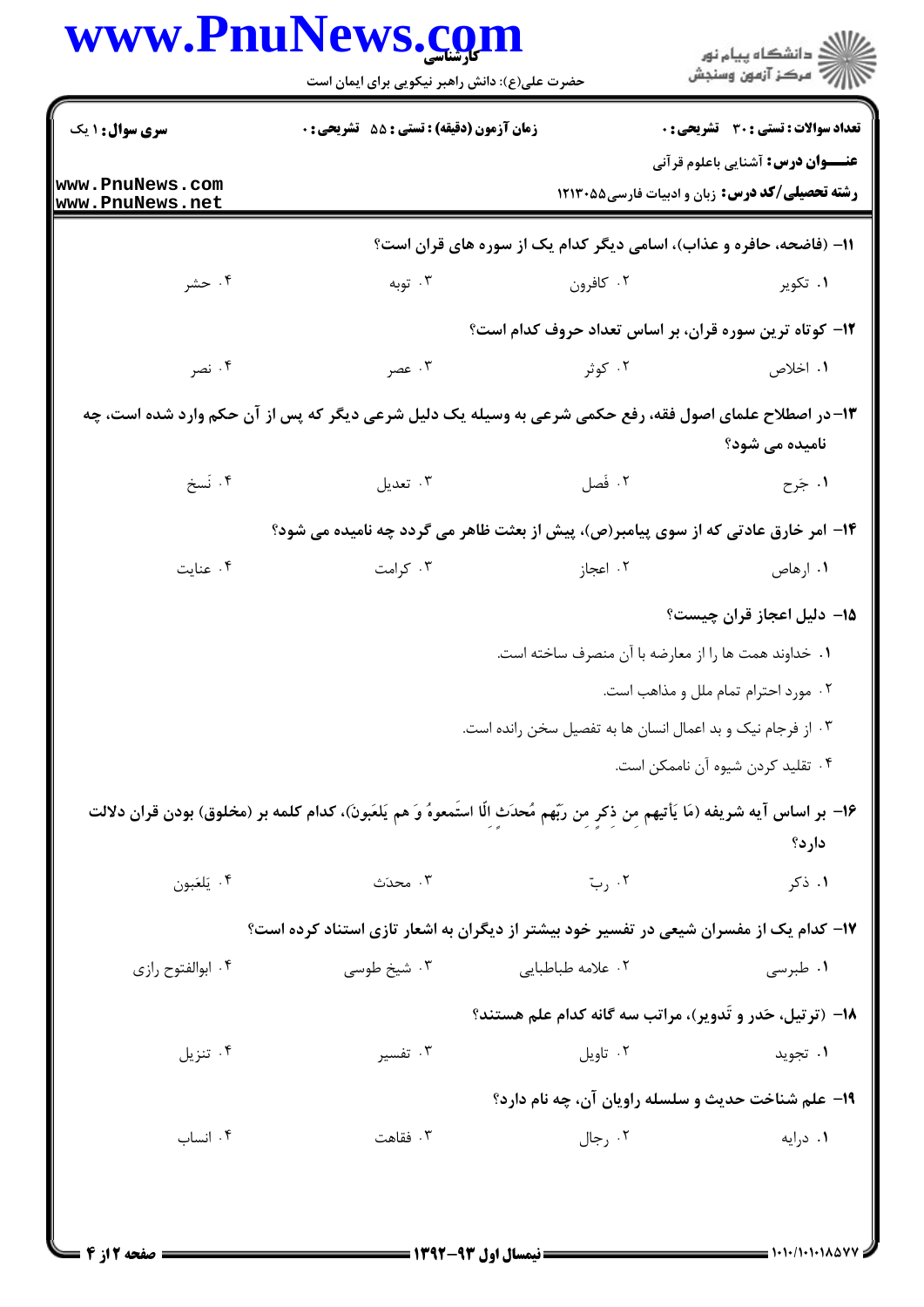|                                    | حضرت علی(ع): دانش راهبر نیکویی برای ایمان است                                 |                                                                                                                                                                 | ڪ دانشڪاه پيام نور<br>پ <sup>ر</sup> مرڪز آزمون وسنڊش                                             |
|------------------------------------|-------------------------------------------------------------------------------|-----------------------------------------------------------------------------------------------------------------------------------------------------------------|---------------------------------------------------------------------------------------------------|
| <b>سری سوال :</b> ۱ یک             | <b>زمان آزمون (دقیقه) : تستی : 55 تشریحی : 0</b>                              |                                                                                                                                                                 | <b>تعداد سوالات : تستی : 30 ٪ تشریحی : 0</b>                                                      |
| www.PnuNews.com<br>www.PnuNews.net |                                                                               |                                                                                                                                                                 | <b>عنـــوان درس:</b> آشنایی باعلوم قرآنی<br><b>رشته تحصیلی/کد درس:</b> زبان و ادبیات فارسی۵۵-۱۲۱۳ |
|                                    |                                                                               |                                                                                                                                                                 | <b>۰۲</b> - بخش های دوگانه هر حدیث چه نام دارد؟                                                   |
| ۰۴ لفظ، معنى                       | ۰۳ متن، سند                                                                   | ۰۲ معنی، حجت                                                                                                                                                    | ۰۱ مقدمه، متن                                                                                     |
|                                    |                                                                               | <b>۲۱</b> - در کدام گزینه به اعتقاد گروه (قدریّه)، اشاره شده است؟                                                                                               |                                                                                                   |
|                                    |                                                                               | ۰۱ انسان در حرکات و سکنات خود هیچ اختیاری ندارد.                                                                                                                |                                                                                                   |
|                                    | ۰۲ انسان اختیار دارد و هر کاری خواست به اراده خویش انجام می دهد و یا نمی دهد. |                                                                                                                                                                 |                                                                                                   |
|                                    |                                                                               | ۰۳ اختیار انسان در پاره ای از امور محدود و معین است.                                                                                                            |                                                                                                   |
|                                    |                                                                               | ۰۴ حدود اختیارات انسانی از شخصی به شخص دیگر متفاوت است.                                                                                                         |                                                                                                   |
|                                    |                                                                               |                                                                                                                                                                 | <b>۲۲</b> - منظور از (صحاح ستّه) چیست؟                                                            |
|                                    | ۰۲ شش کتاب موثق و دقیق حدیث نزد اهل سنت                                       | ٠١ شش راوى موثق و معتبر حديث از نظر اهل سنت                                                                                                                     |                                                                                                   |
|                                    | ۰۴ شش راوی موثق و معتبر حدیث شیعه                                             |                                                                                                                                                                 | ۰۳ شش کتاب معروف و موثق حدیث از نظر شیعه                                                          |
|                                    |                                                                               |                                                                                                                                                                 | ٢٣−  نويسنده كتاب (مَن لا يَحضُره الفقيه)، كيست؟                                                  |
|                                    | ۰۲ محمد بن يعقوب كليني                                                        |                                                                                                                                                                 | ٠١ شيخ صدوق                                                                                       |
|                                    | ۰۴ شریف رضی                                                                   |                                                                                                                                                                 | ۰۳ محمد بن حسن طوسی                                                                               |
|                                    |                                                                               | ٢۴- (أوثَق، أثبَت و أضبَط النَّاس)، لقب كدام يك از راويان حديث مي باشد؟                                                                                         |                                                                                                   |
|                                    | ۰۲ محمد بن اسمعیل بخاری                                                       |                                                                                                                                                                 | ۰۱ ابن عباس                                                                                       |
|                                    | ۰۴ کلینی رازی                                                                 |                                                                                                                                                                 | ۰۳ شيخ صدوق                                                                                       |
|                                    |                                                                               | ۲۵– بر اساس اعتقاد شیعه، مجدّد راس سده اول هجری کیست؟                                                                                                           |                                                                                                   |
| ۰۴ امام رضا(ع)                     | ۰۳ امام محمد باقر(ع)                                                          | ۰۲ امام حسین(ع)                                                                                                                                                 | ۰۱ امام علی(ع)                                                                                    |
|                                    |                                                                               | ۲۶– کدام یک از کتب حدیث را می توان (دائره المعارف شیعه) نامید؟                                                                                                  |                                                                                                   |
| ۰۴ الکافی                          | ۰۳ بحارالانوار                                                                | ٠٢ الاستبصار                                                                                                                                                    | ٠١. التّهذيب                                                                                      |
|                                    |                                                                               | ۲۷– عبارت (هنگام شک در بقاء حکمی از احکام یا موضوعی از موضوعات که دارای حکم است، حکم به باقی بودن حالت پیشین<br>نمایند)، در تعریف کدام یک از گزینه های زیر است؟ |                                                                                                   |
| ۰۴ مصالح                           | ۰۳ استحسان                                                                    | ۰۲ ذرایع                                                                                                                                                        | ٠١ استصحاب                                                                                        |